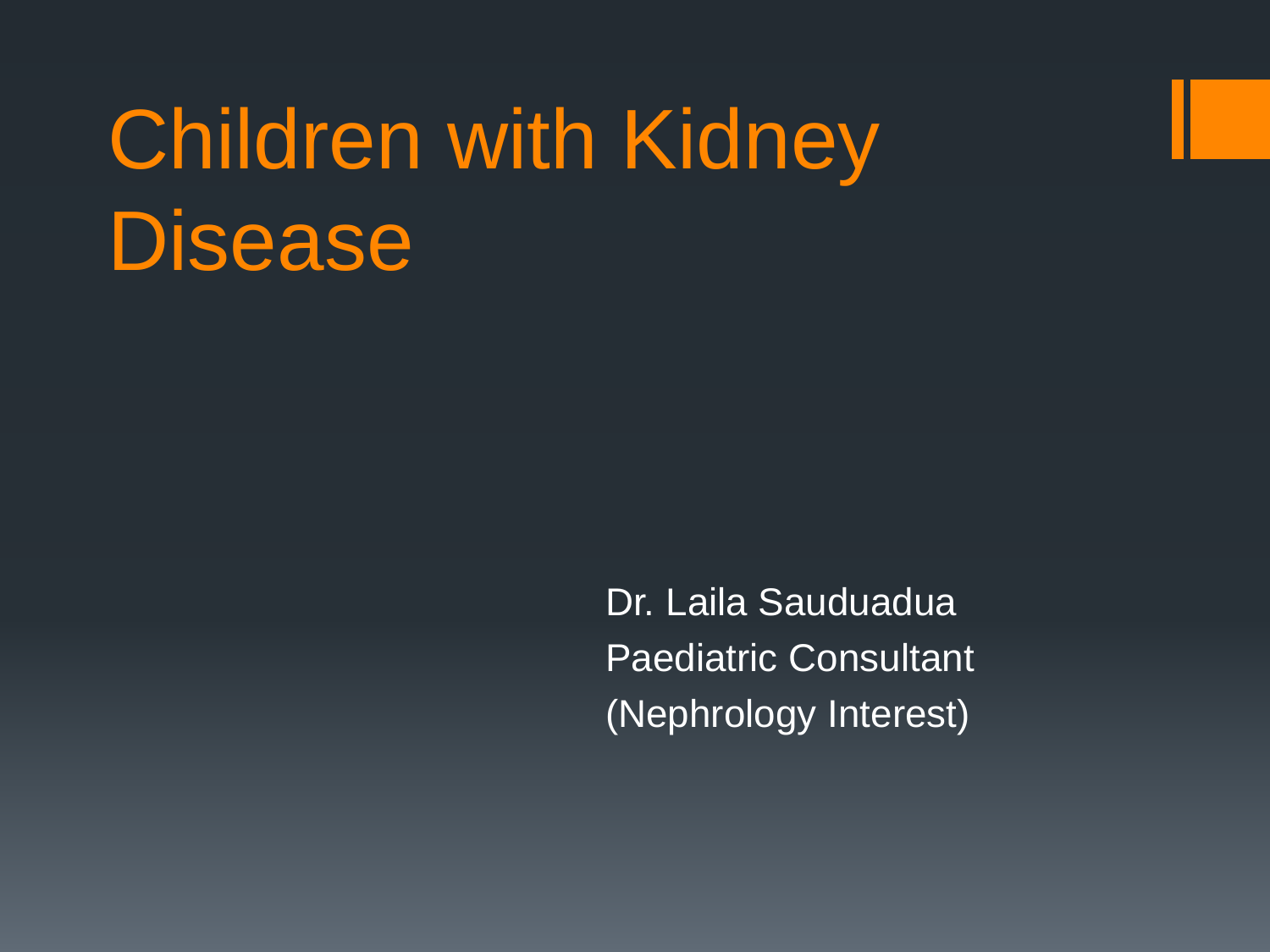## Presentation Outline

- **Acute Kidney Injury/ AKI (Definitions)**
- **Chronic Kidney Disease (Definitions)**
- **Incidence & Etiology**
- CWMH Experience: Etiology (common) Nephrotic Syndrome AGN (PSGN) **SLE**
- **Investigations**
- **Managements**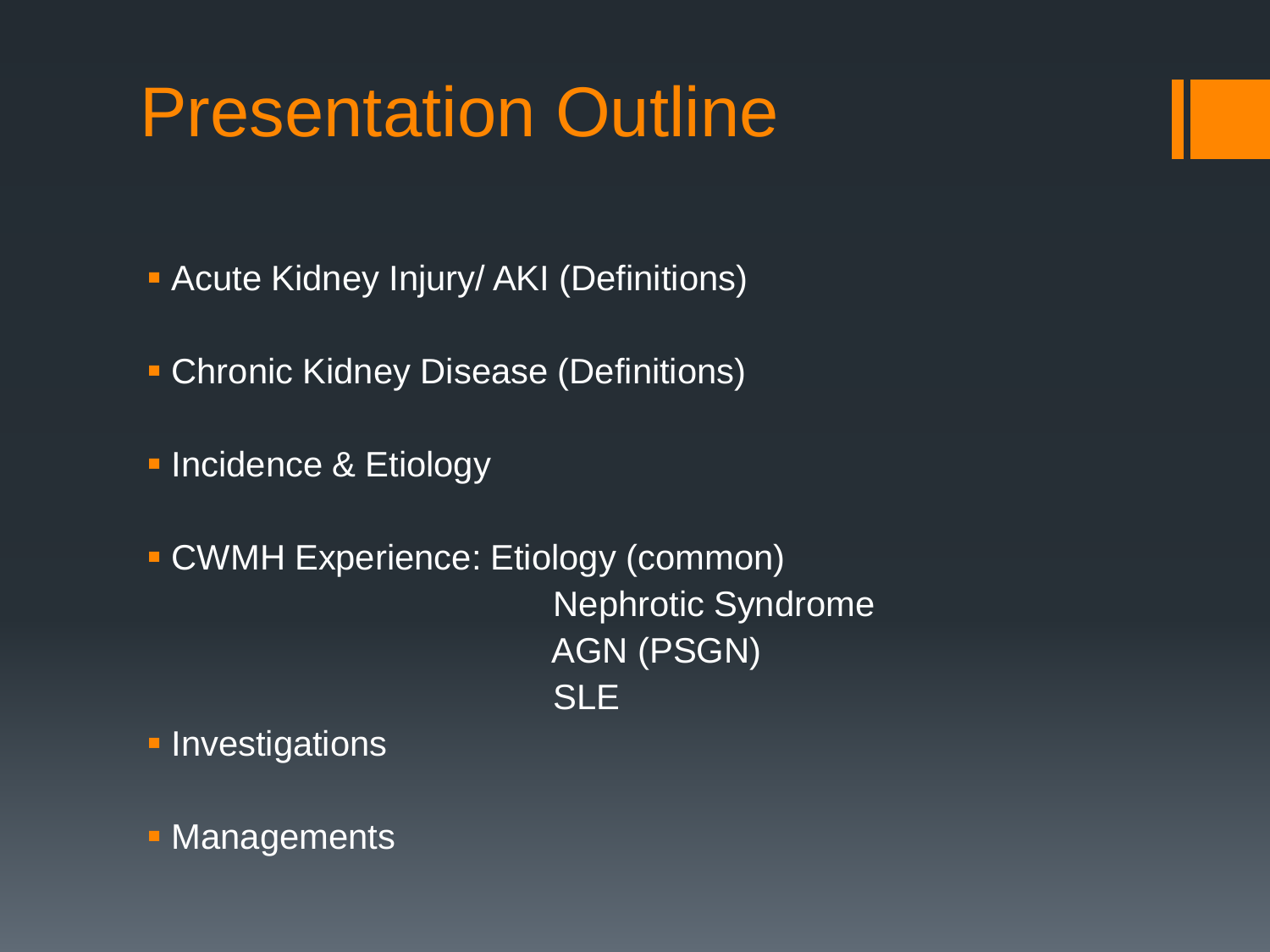# Acute Kidney Injury: Definition

**Rapid deterioration of renal function resulting in retention of** nitrogenous wastes and inability to regulate fluid and electrolyte homeostasis

 Defining AKI: -35 definitions in clinical studies (1) -Standardized & validated definition: (KDIGO classification) pRIFLE Criteria proposed -Later: AKIN started classifying using RIFLE, but not standardized and validated (2)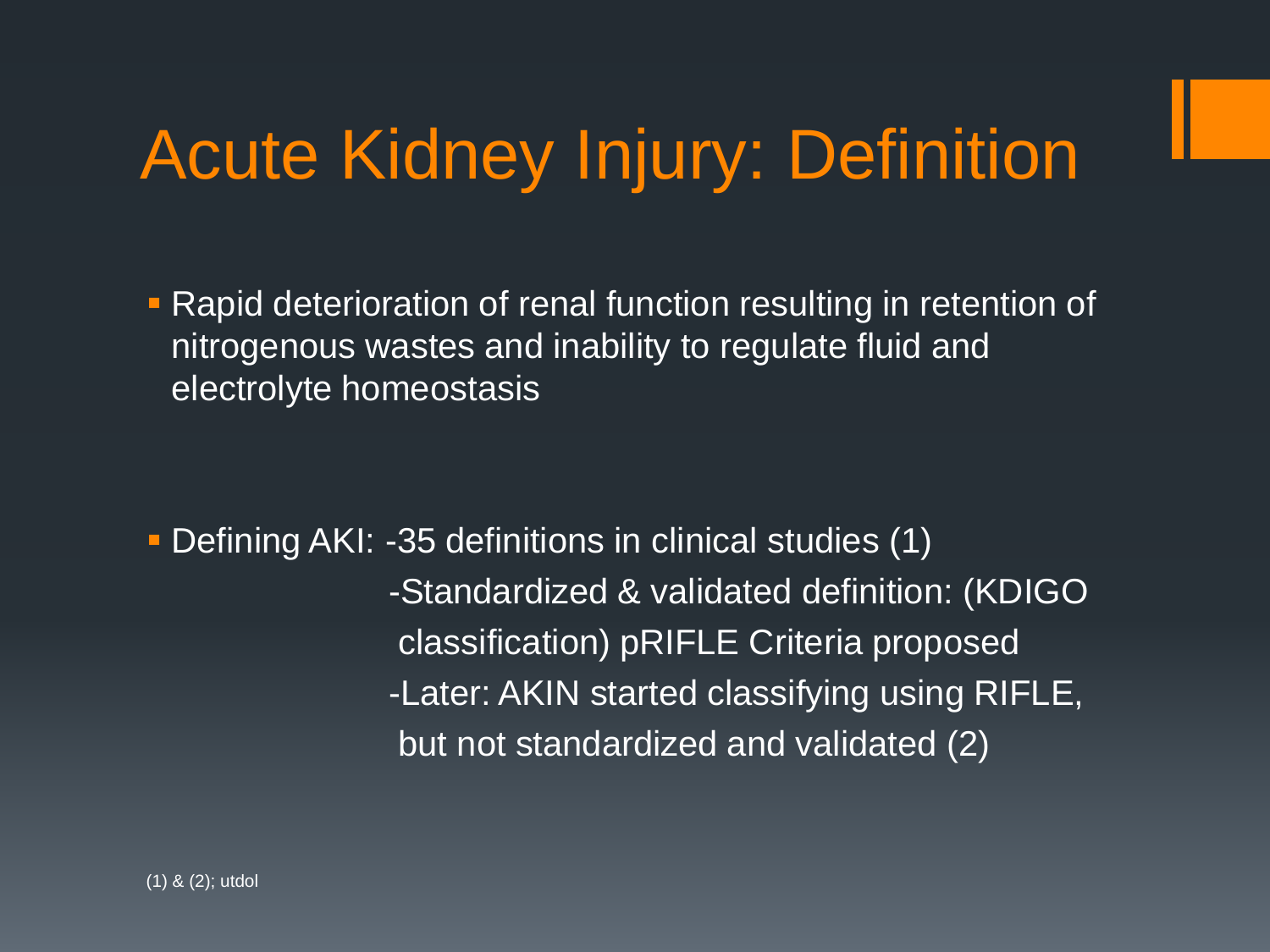### Defining AKI

**RIFLE** 



**AKIN**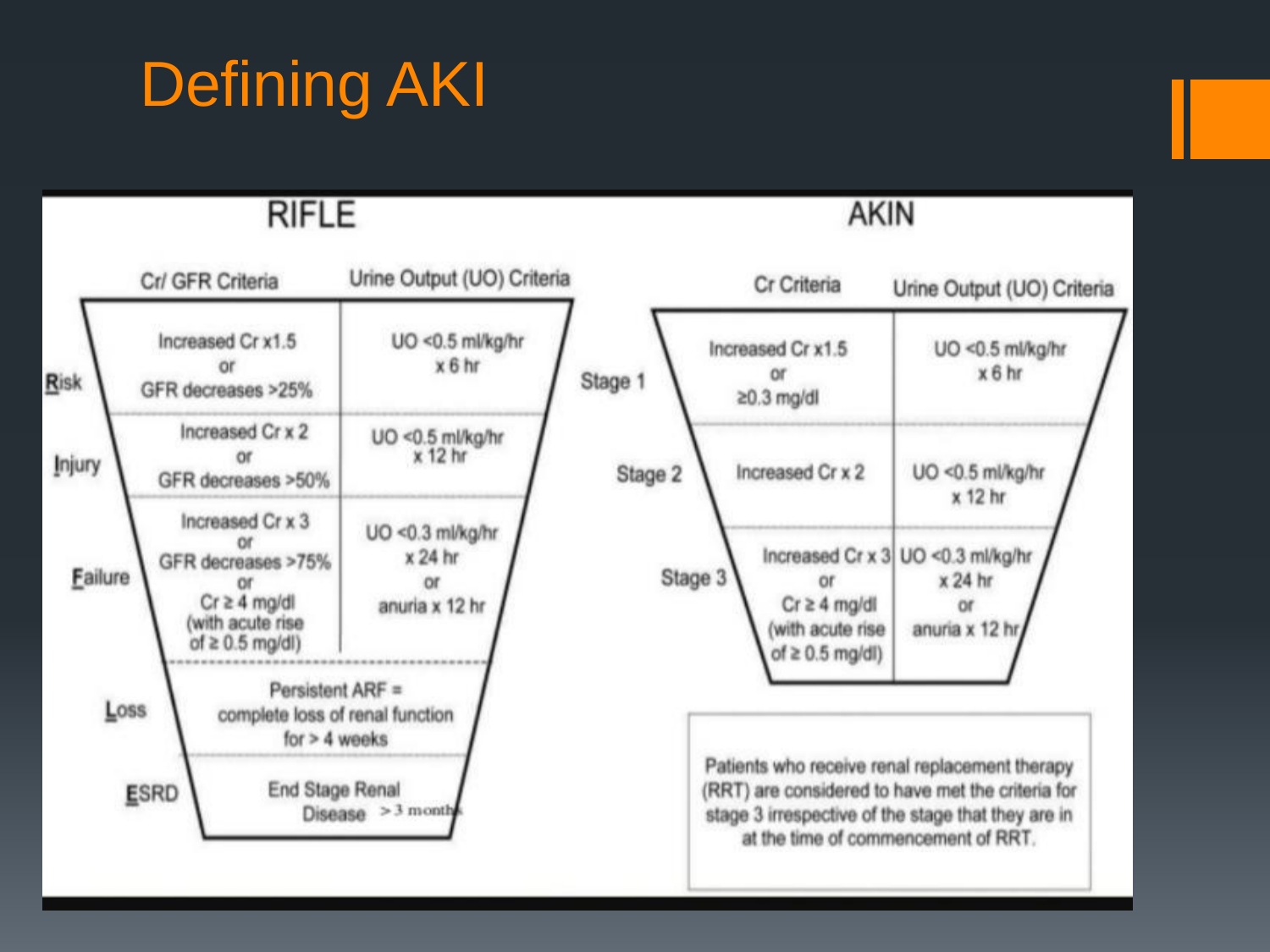# Incidence: AKI

- $\Box$  Precise incidence is unknown
- **□ 40% PICU (Sepsis & multi-organ failure)**
- 4-6% General wards
- **AGE with Dehydration & Shock (Rotavirus)**
- **□** Children with CHD on anti-failures
- AGN (PSGN)/ Nephrotic Syn./ HUS
- Post renal causes are rare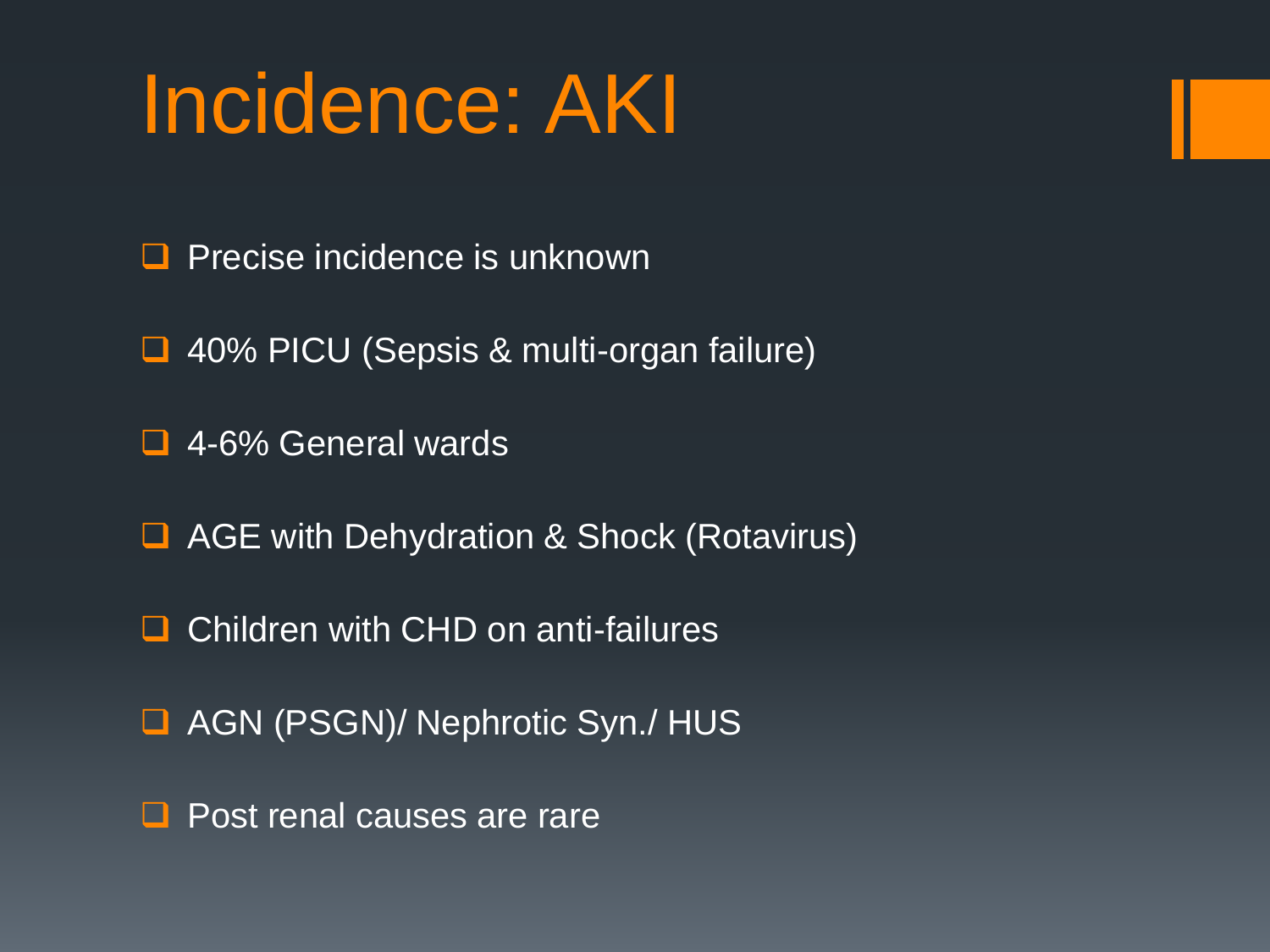# AKI: Etiology

**□Pre-renal ORenal □Post renal** 

**O** Both pre and post renal AKI are potentially reversible in early stages, but if prolonged. Can cause renal parenchymal damage

![](_page_5_Picture_3.jpeg)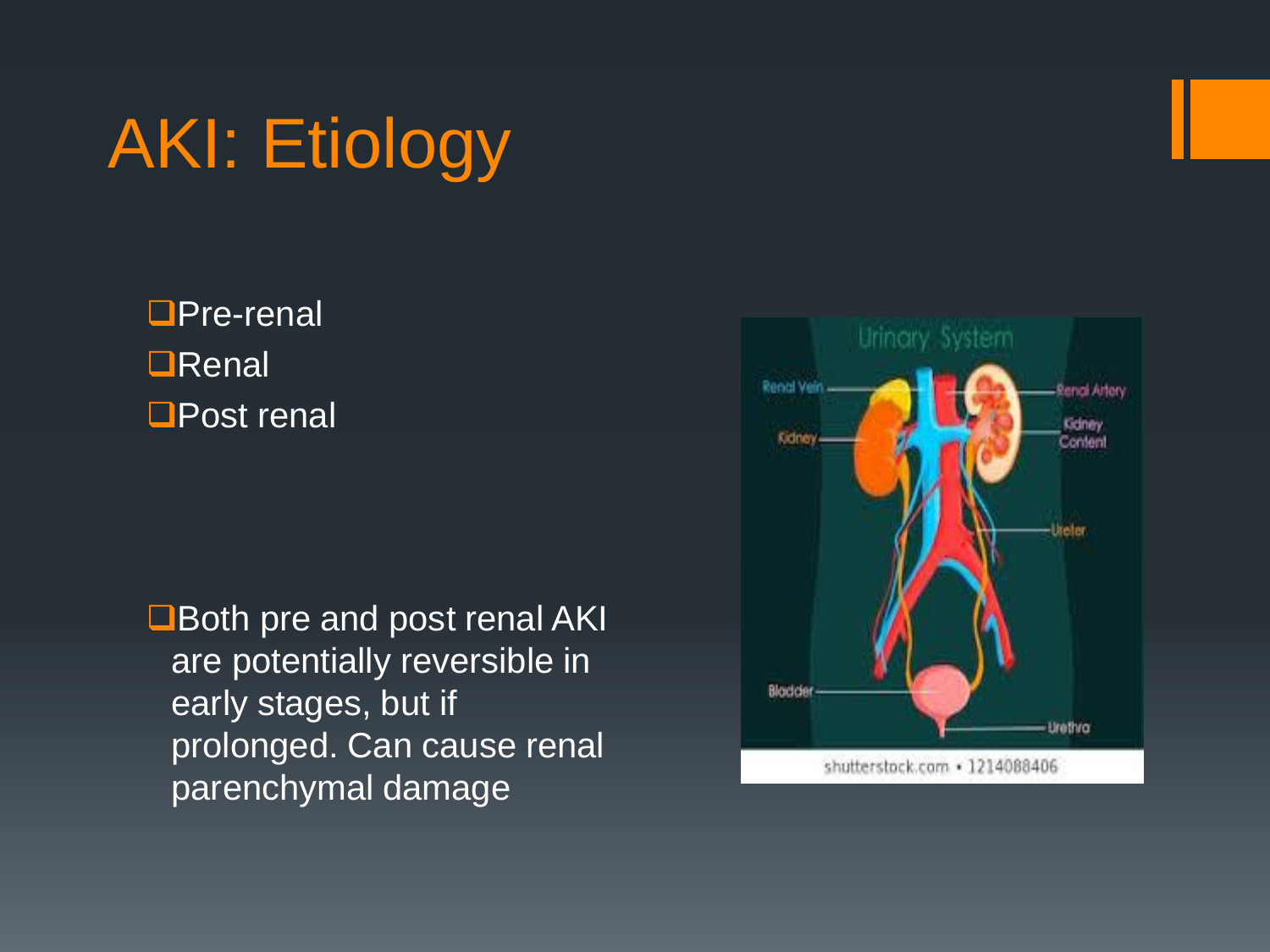# Chronic Kidney Disease: CKD

- $\Box$  Irreversible loss of renal function, and or reduction of kidney function that generally continues to progress over time (that eventually requires RRT)
- KDIGO 2012 clinical criteria (3): fulfilment of one of the following criteria:
- 1.GFR <60mL/min/1.73m2 x >3 months with implications for health regardless of whether CKD markers are present
- 2. GFR >60mL/min/1,73m2 accompanied with evidence of structural damage
- Staging: KDIGO Staging ( Cause of disease, GFR, presence and rate of albumin excretion) \*Assists in management by risk stratifying for progression and complications of CKD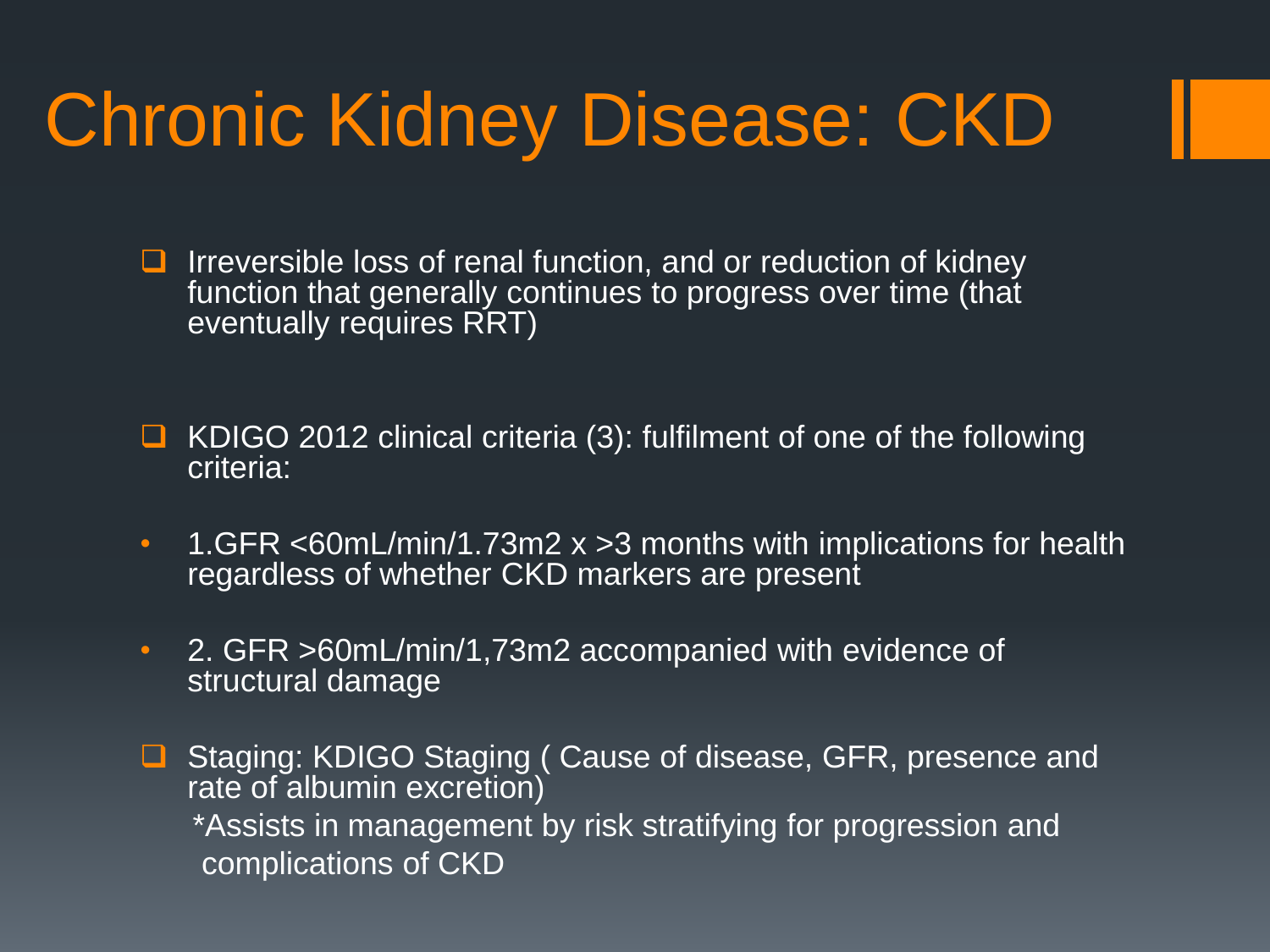#### Grades CKD

- G1 Normal GFR ( $\geq$ 90 mL/min per 1.73  $m<sup>2</sup>$ )
- G2 GFR between 60 and 89 mL/min per 1.73  $m<sup>2</sup>$
- G3a GFR between 45 and 59 mL/min per 1.73  $m<sup>2</sup>$
- G3b GFR between 30 and 44 mL/min per  $1.73m<sup>2</sup>$
- $G4 GFR$  between 15 and 29 mL/min per 1.73  $m<sup>2</sup>$
- G5 GFR of <15 mL/min per 1.73  $m<sup>2</sup>$  (kidney failure)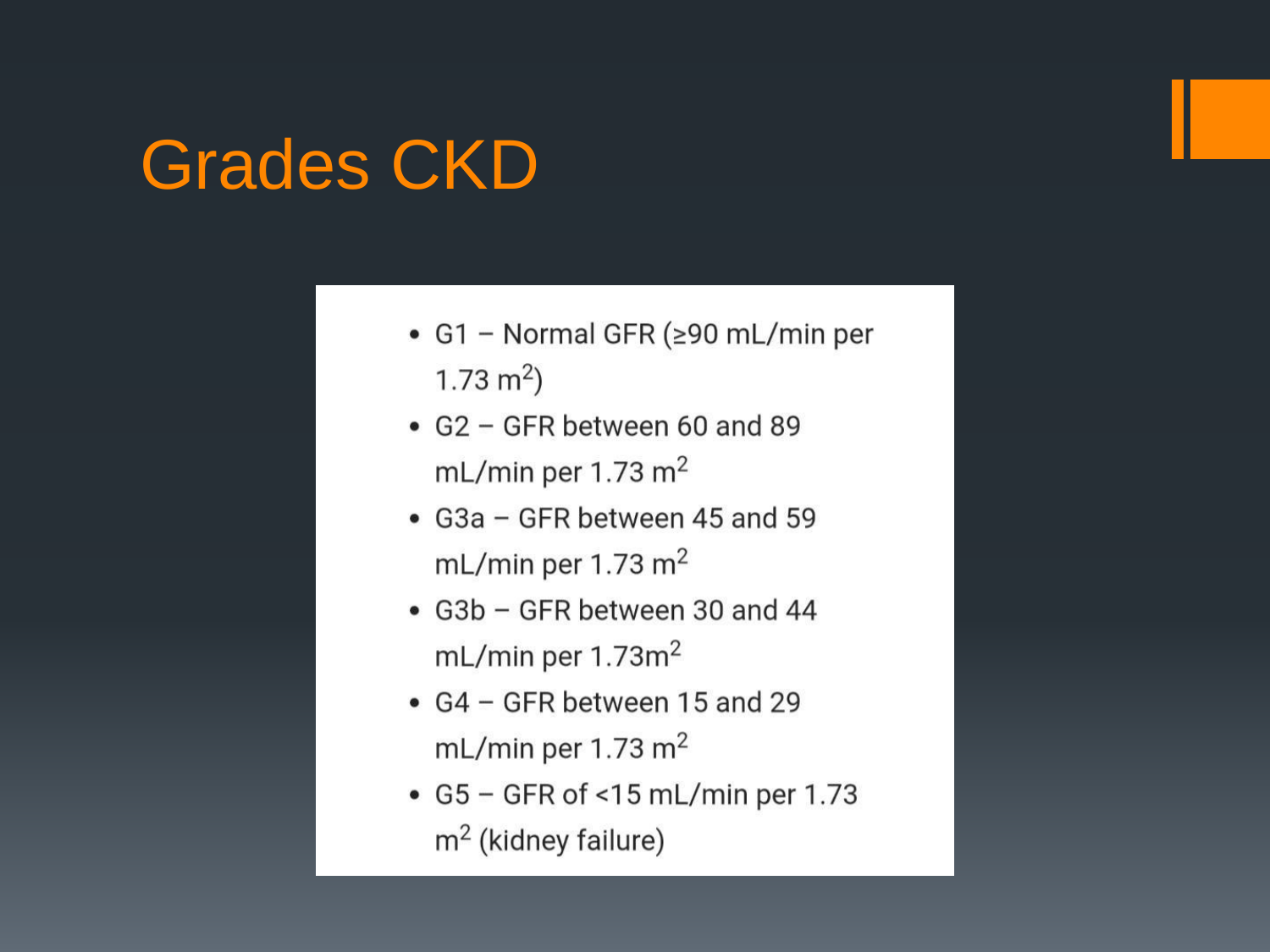#### CWMH Experience/ Challengers

• No studies locally on Renal Disease (Strengthen)

• Observation: Same as other Developing countries -PICU: Sepsis with multi-organ involvement (Dengue with AKI (PD), appendicitis with Nephrotic Syndrome with AKI (had HD). Sepsis had complications Gastric ulcers with Hemorrhage (youngest that had HD)

 -Wards: Nephrotic Syndrome (PICU Guideline) AGN ( PSGN) **SLE** UTI/ Pyelonephritis Surgical cases (obstructive uropathy) – 2019 1<sup>st</sup> Paeds Renal Transplant

- **PICU CPG (Paeds. CSN Launched 2019) & on HOST app (3 Renal Topics)**
- **Firms** Friends of Paeds: -Consult Starship Nephrologist Dr. William Wong & -Dr. Amrish (Renal Biopsies & supplies PD & HD)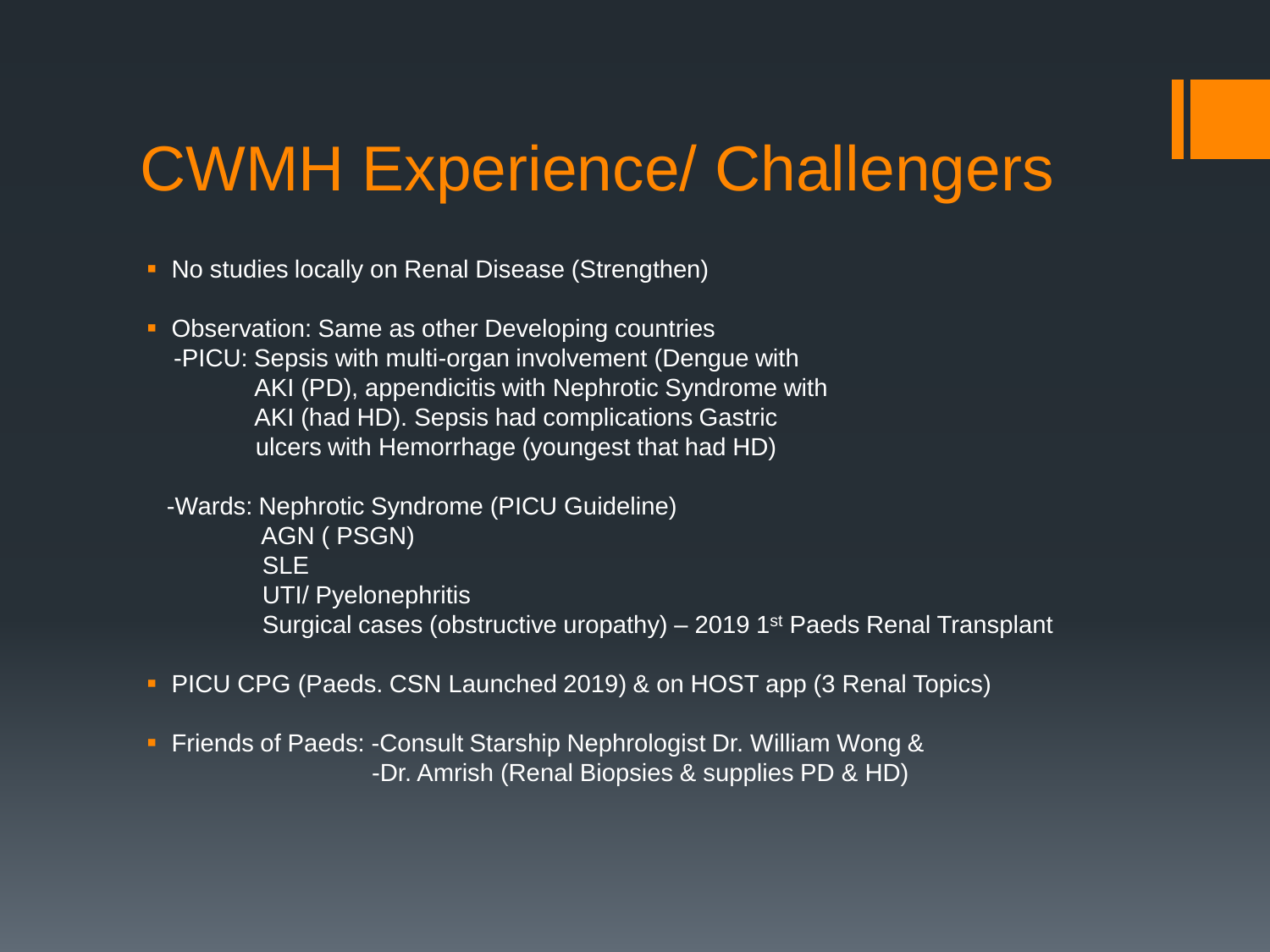## Nephrotic Syndrome

**Pathology:** -significant proteinuria -hypoalbuminemia -edema -high cholesterol

![](_page_9_Picture_2.jpeg)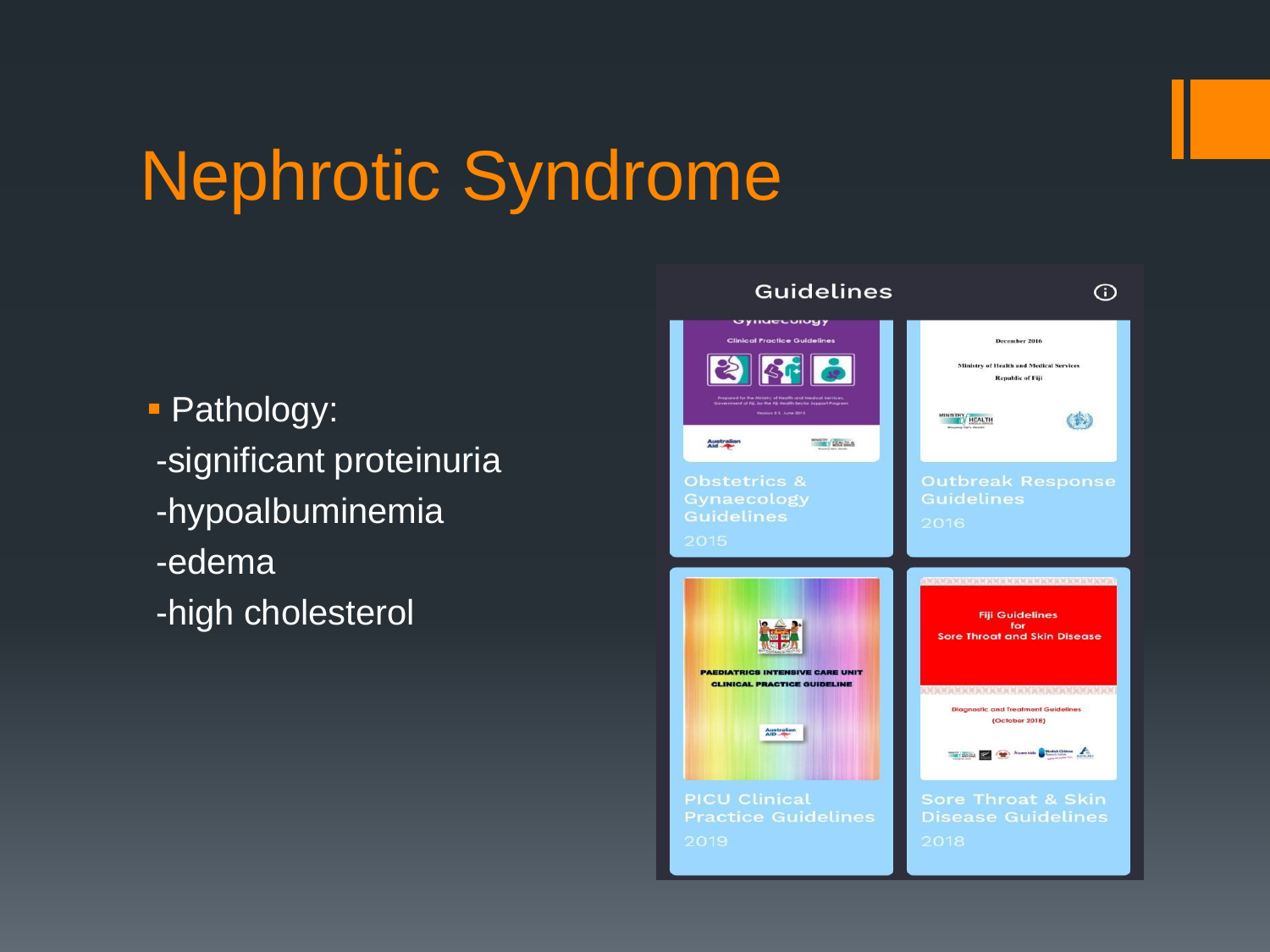## Acute Glomerulonephritis

- **PSGN (post streptococcal** infections: Commonest)
- Other causes: Bacteria/ Virus etc.
- **Pathology: Inflammation** (immunologically mediated) primarily affecting the glomerulus

![](_page_10_Picture_4.jpeg)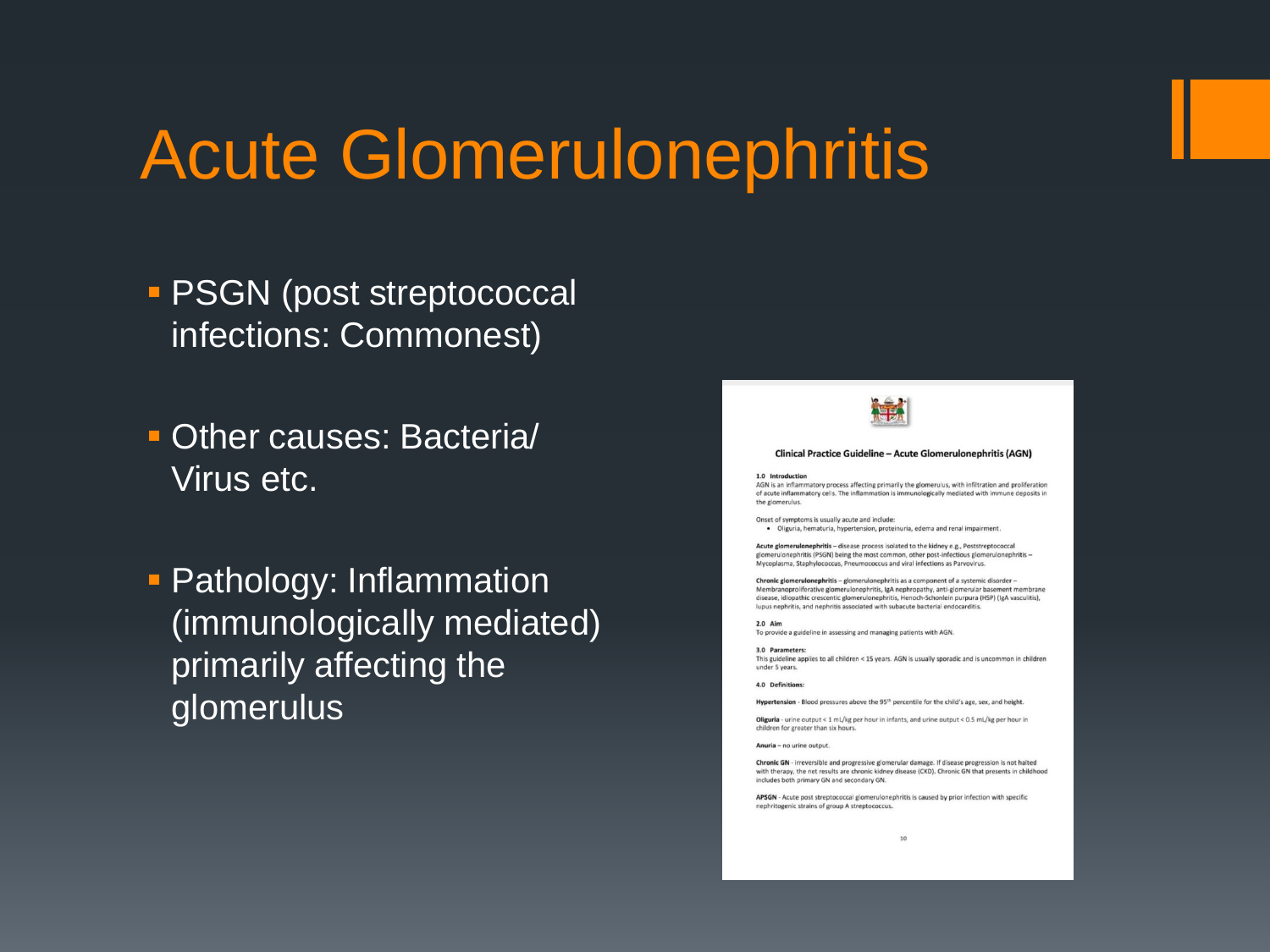#### Systemic Lupus Erythematosus (SLE)

- A chronic autoimmune inflammatory disease of unknown cause (utdol) and can take up to 10 years to evolve
- 2 criteria to Diagnose: 4/11 (ACR) & 4/17 (SLICC)
- **Severe forms disease: Nephritis (Biopsy to stage)** CNS Lupus
- **Treatment: -depends on grade mild, moderate, severe**  -Hydroxychloroquine +/- Steroids (Induction & Maintenance phase)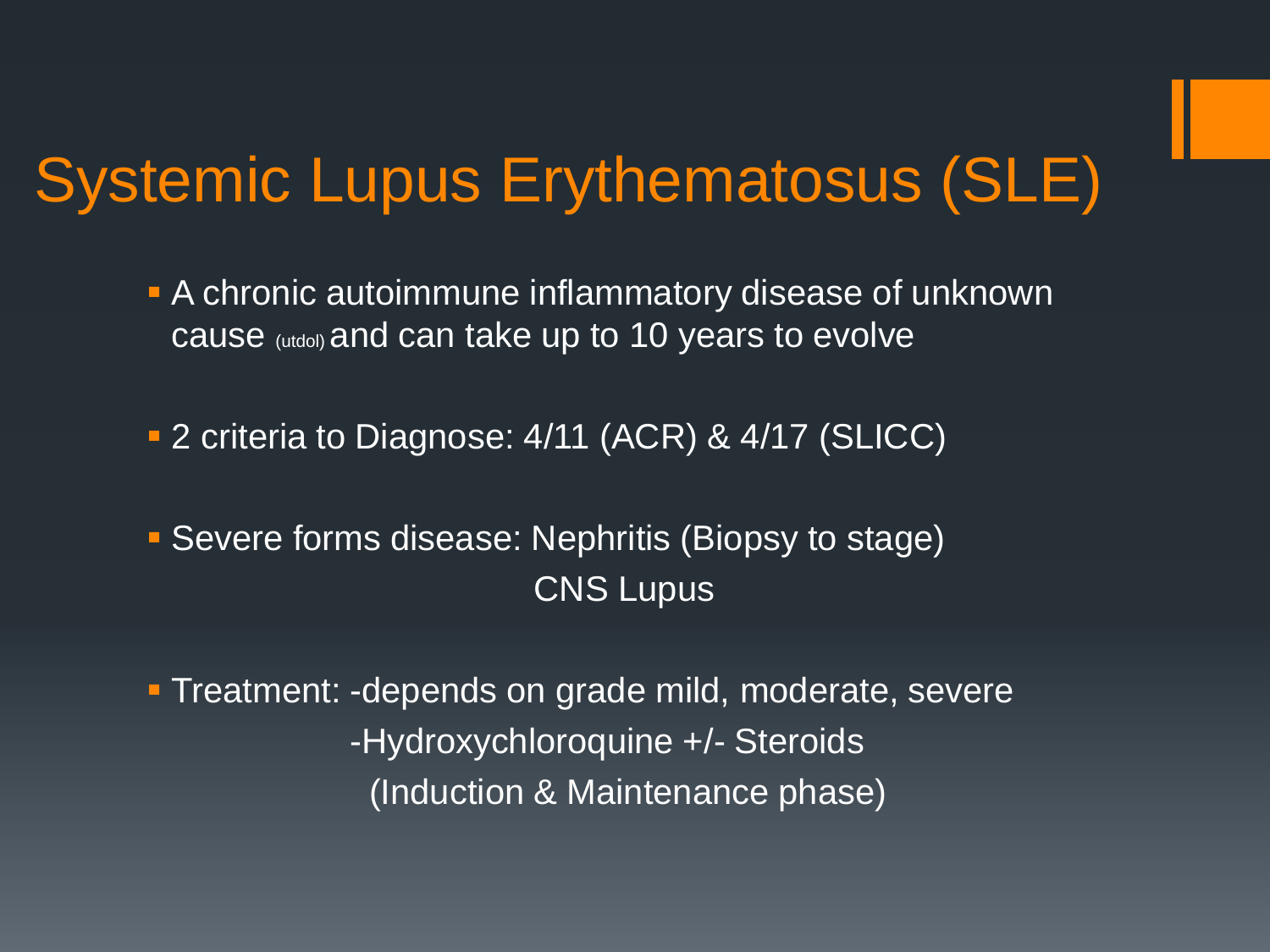## General Investigations

- **FBC UECs**
- **ESR ASOT Serology**
- **ANA DsDNA C3 C4**
- **Urine (MCS), Urine Dipstix. 24hr protein, ACR**
- **Radiology: USS MCU IVP CT scans & MRI**
- **Drug Levels**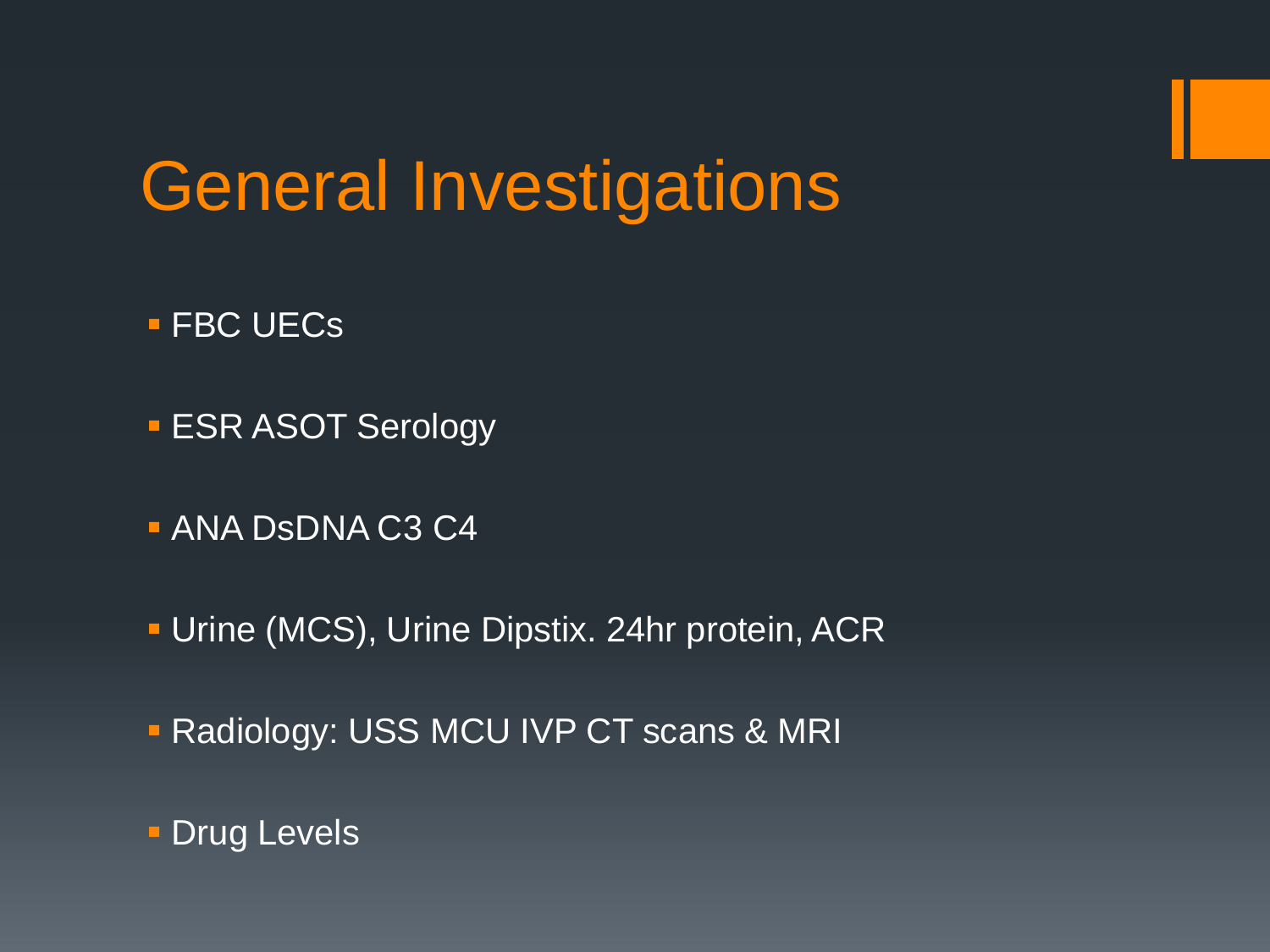![](_page_13_Picture_0.jpeg)

- **Early identification of AKI to attain normal functions and** prevent development of CKD and preserve renal function whilst maintaining growth and development in children
- **Infection: Treat promptly**
- Diagnosing early and referring (an important component)
- **Treatment: Tailored to each disease entity**
- **Complex cases: Involves MDT approach**  -PD -HD